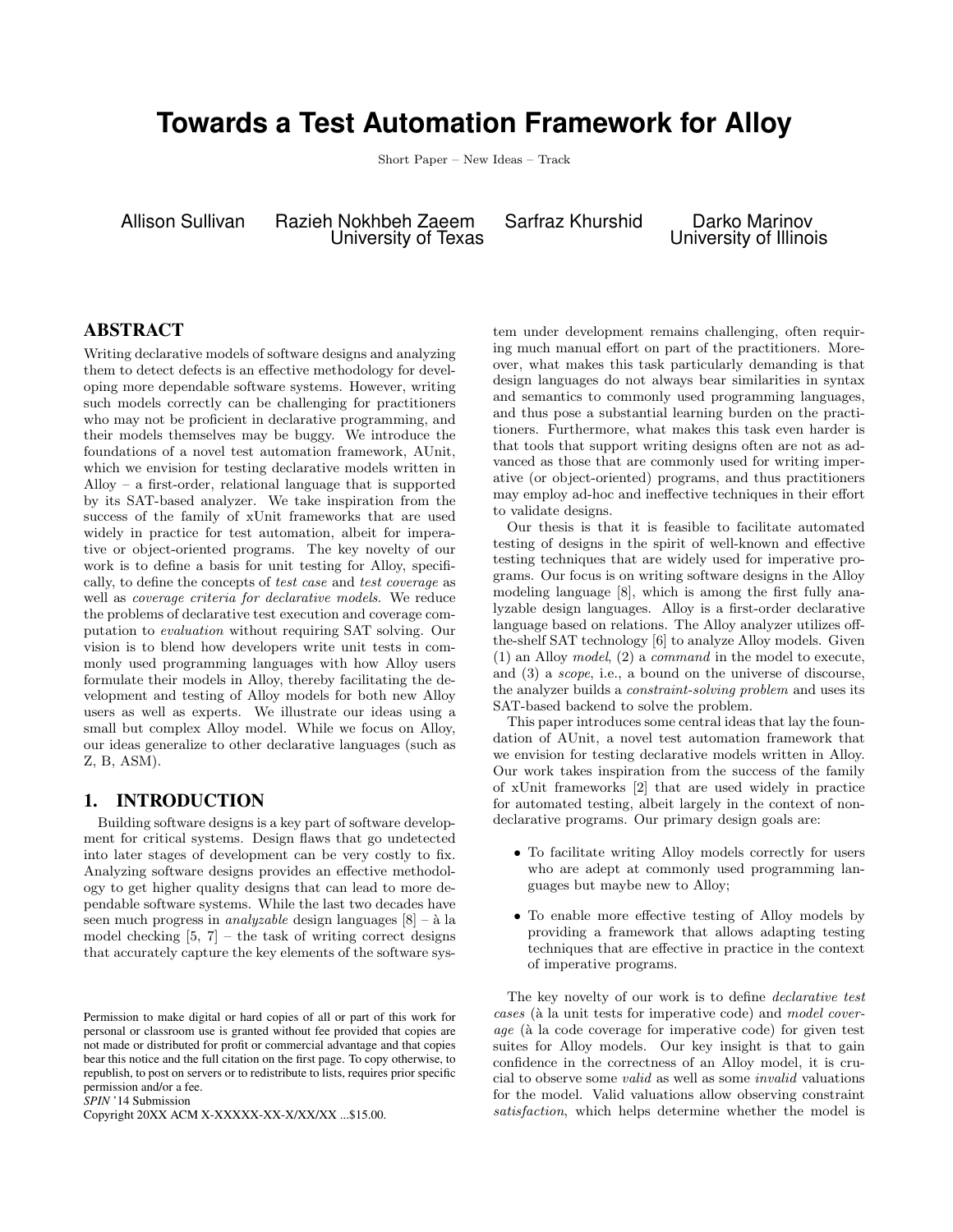under -constrained. In contrast, invalid valuations allow observing constraint violation, which helps determine whether the model is over-constrained. Indeed, in our personal experience of writing Alloy models over the years, we often found that bugs in our models were under-constrained or over-constrained formulas. Moreover, we routinely found ourselves validating our models by evaluating them for some given candidate valuations as well as asking Alloy to enumerate all solutions for some (very small) scope and then manually checking if the solutions were indeed all expected (i.e., no invalid valuation was generated), and if all expected solutions were generated (i.e., no valid valuation was missed).

We define a test case to be a pair  $\langle \sigma, \rho \rangle$  where  $\sigma$  is an assignment of values to the relations in the model and  $\rho$  is an Alloy command that defines the constraint-solving problem. A test passes if  $\sigma$  is a solution with respect to the command  $\rho$ , and *fails* otherwise. Our definition of model coverage blends the spirit of logic-based coverage (e.g., clause coverage or predicate coverage) for imperative programs [3] with the relational nature of Alloy models where each expression is a relation, i.e., a set of tuples. A key novelty of our work is to introduce a number of model coverage criteria based on the specific structure of Alloy models as well as the specific nature of Alloy formulas. To illustrate on a simple example, one of our criteria defines requirements for quantified formulas, which include requiring a universally quantified formula to be true  $(1)$  *vacuously* and  $(2)$  with respect to a non-empty universe.

We reduce the problems of declarative test execution and coverage computation to evaluation where Alloy formulas and expressions are evaluated for each given assignment to determine test pass/fail results and coverage requirements that are met. Thus, our proposal does not require SAT solving, which has much higher complexity than evaluation. We make the following contributions:

- Unit testing for Alloy. We introduce the idea of testing Alloy models in the spirit of unit testing of imperative code where given tests are executed to report test pass/fail and code coverage results.
- Declarative test cases. We formalize the definition of test cases for Alloy models and define the semantics of passing and failing of tests;
- Model coverage. We introduce eight criteria for computing model coverage and present a subsumption relation among the coverage criteria; and
- Example. We present an illustrative demonstration of declarative tests and model coverage using a small yet complex Alloy model.

# 2. EXAMPLE

Figure 1 presents a small Alloy model of singly-linked, acyclic lists; specifically, the model allows multiple lists, which may share nodes, but each list individually must be acyclic. The keyword module names the model, which can be imported in other models. The sig Node declaration introduces Node as a set of atoms and link as a binary relation that has the type Node  $\times$  Node. The fact (fact) PartialFunction specifies that each node is related to at most one node (lone) under the link relation, i.e., link is a partial module list

sig Node { link: set Node } fact PartialFunction { all n: Node | lone n.link } pred NoDirectedCycles() { all n: Node | n !in n.^link } run NoDirectedCycles // the scope is implicitly set to 3

Figure 1: Alloy model of singly-linked, acyclic lists.



Figure 2: Three Alloy instances  $(\alpha, \beta, \text{and } \gamma)$  shown graphically and textually.



Figure 3: Three invalid valuations  $(\mu, \nu, \text{ and } \eta)$ .

function. The predicate (pred) NoDirectedCycles uses universal quantification (all) to define acyclicity. The operator  $\sim$ is transitive closure. Conceptually, the expression n.<sup>2</sup>link represents the set of all nodes reachable from n following one or more traversals along link. Thus, NoDirectedCycles specifies that the set of nodes reachable from any node does not include that node itself. The command run NoDirectedCycles instructs the analyzer to find an instance, i.e., a valuation of Node and link such that the fact formula and the predicate formula are true for the default scope of 3, i.e., at most 3 atoms in the set Node. Figure 2 illustrates three of the instances that are generated for this command by the analyzer. Figure 3 illustrates three valuations that are not instances and will not be generated for this command by the analyzer.

# 3. BACKGROUND: ALLOY

An Alloy model consists of five kinds of paragraphs:

- *Signature* (sig). A sig declaration introduces a set of atoms as well as 0 or more relations.
- Fact (fact). A fact is a formula that must always evaluate to true for any solution generated by the Alloy Analyzer.
- Predicate ( $\mathbf{pred}$ ). A pred is a named (and optionally parameterized) formula, which can be invoked elsewhere. Alloy does not allow recursive predicates and all predicate invocations are inlined before solving.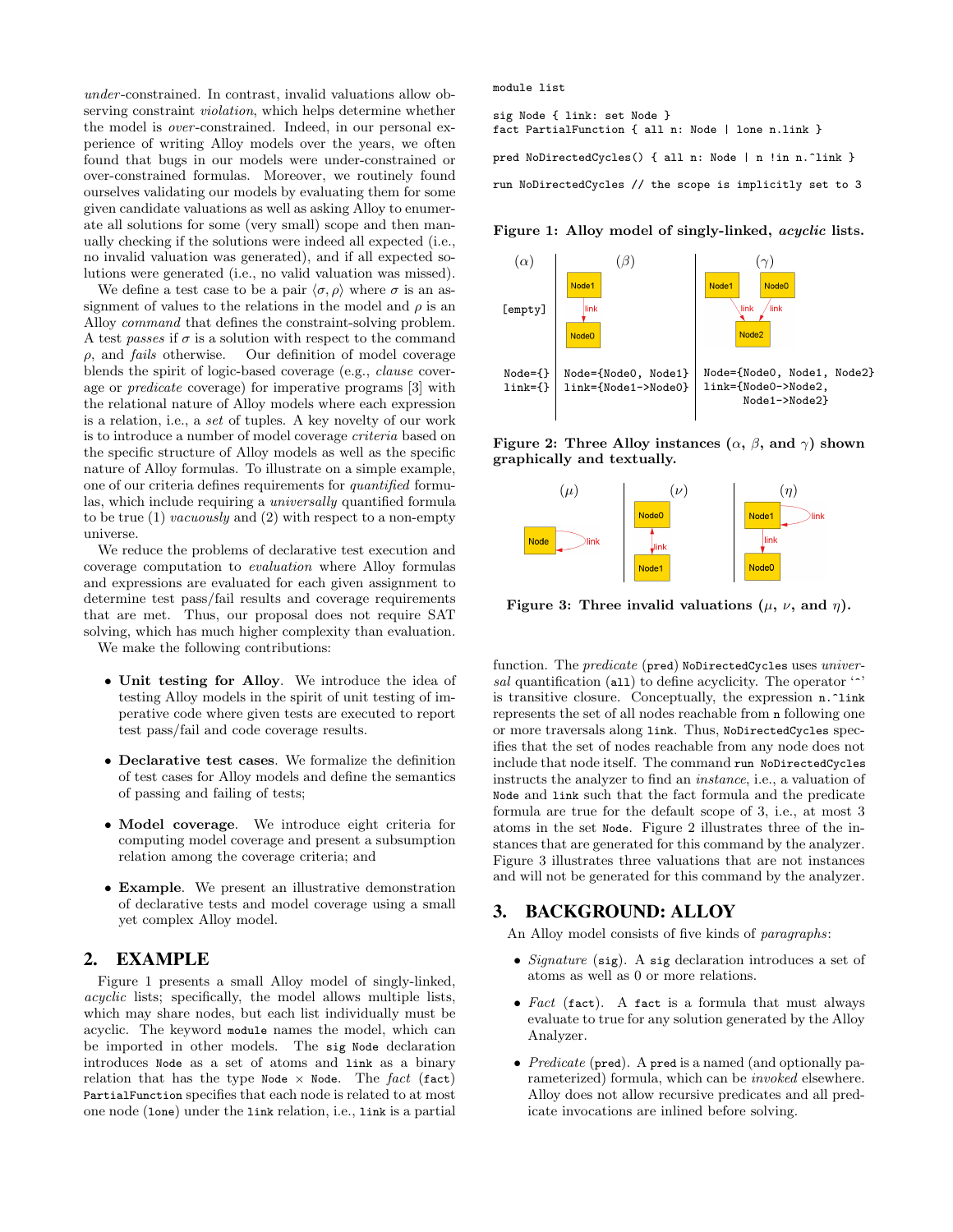- Assertion (assert). An assert is a named formula, which is intended to be checked for validity.
- *Command* (run or check):
	- A run command invokes a predicate and directs the analyzer to find an instance. Thus, the constraintsolving problem for a run command is to find a solution to the conjunction of all fact formulas and the predicate formula invoked.
	- A check command invokes an assertion and directs the analyzer to find a counterexample to the assertion. Thus, the constraint-solving problem for a check command is to find a solution to the conjunction of all fact formulas and the negation of the assertion formula invoked.

Each command (implicitly or explicitly) specifies a scope, and the instances and counterexamples generated are within that scope. Moreover, each command may optionally specify an expected outcome in terms of constraint satisfiability using the "expect  $k$ " clause where  $k = 0$  states the analyzer is expected to find no instance or counterexample and  $k \geq 1$  states the analyzer is expected to find at least one instance or counterexample (but  $k$  does not specify the number of solutions).

Given an Alloy model and user instructions about the commands, the analyzer executes one or all commands in the model using Alloy's SAT-based backend and reports the constraint-solving results. If an instance or a counterexample is found, the user can inspect it in a variety of different textual and graphical formats. The user may choose to iterate through the solutions, say to enhance her/his confidence in the correctness of the model. The analyzer adds symmetry-breaking predicates to remove isomorphic solutions and reduce the total number of solutions [11].

## 4. FOUNDATIONS: AUnit

We represent an Alloy model as a quintuple  $\langle S, F, P, A, C \rangle$ , where  $S$  is the set of all signature declarations,  $F$  is the set of all facts, P is the set of all predicates, A is the set of all assertions, and  $C$  is the set of all commands in  $m$ .

Let  $m = \langle S, F, P, A, C \rangle$  be an Alloy model. Assume S is non-empty. Let Ξ be the set of all expressions other than variable declarations or uses in m. Let  $\Phi$  be the set of all formulas in m. For a command  $\rho \in C$ , let  $\Xi_{\rho} \subseteq$ Ξ and Φ<sup>ρ</sup> ⊆ Φ be the expressions and formulas respectively in the constraint-solving problem for  $\rho$ . To illustrate, for the list model:  $\Xi = \{$ Node, link,  $\hat{}$ link, n.link, n.<sup>2</sup>link}; Ξ"run NoDirectedCycles" = Ξ;  $\Phi$  = {"all n: Node | lone n.link", "all n: Node | n !in n.^link", "lone n.link", "n !in n.^link"}; and  $\Phi$ "run NoDirectedCycles" =  $\Phi$ .

Let  $\Xi_F$ ,  $\Xi_P$ , and  $\Xi_A$  (each  $\subseteq \Xi$ ) respectively be the sets of all expressions that appear in any fact, predicate, or assertion. Let  $\Phi_F$ ,  $\Phi_P$ , and  $\Phi_A$  (each  $\subseteq \Phi$ ) respectively be the sets of all formulas that appear in any fact, predicate, or assertion.

#### 4.1 Declarative test cases

Definition 1. A test case for m is a pair  $\langle \sigma, \rho \rangle$  where  $\sigma$  is an assignment of values to all sets and relations declared in

S, and  $\rho$  is either the *empty* command (i.e.,  $\rho = \epsilon$ ) or an Alloy command that invokes a predicate in P or an assertion in A.

Thus, a test case may specify just an assignment without stating any specific Alloy command. Moreover, a test case may have commands other than those that already exist in the model, i.e., belong to set C.

Definition 2. A test case  $t = \langle \sigma, \rho \rangle$  passes if:

- $\rho \neq \epsilon$  and  $\sigma$  is a solution to the constraint-solving problem for the command  $\rho$ ; or
- $\rho = \epsilon$  and  $\sigma$  is a solution to the constraint-solving problem for the command "run {}".

and otherwise, t fails.

To illustrate, let  $\sigma_1$  be any instance in Figure 2; then, the test case  $\langle \sigma_1$ , "run NoDirectedCycles") passes. As another example, let  $\sigma_0$  be the valuation in Figure 3(a); then, the test case  $\langle \sigma_0$ , "run NoDirectedCycles") fails since  $\sigma_0$  is not an instance of the "run NoDirectedCycles" command; note however, the test case  $\langle \sigma_0$ , "run {!NoDirectedCycles}") passes.

#### 4.2 Coverage computation

Let  $T$  be a test suite.

#### *4.2.1 Coverage: test case*

Let  $t = \langle \sigma, \rho \rangle \in T$  be a test case.

Definition 3. Assume  $\rho \neq \epsilon$ . The coverage obtained for t is a pair of maps  $\langle \pi_t, \omega_t \rangle$  where:

- $\pi_t$  maps each Alloy expression in  $\Xi_\rho$  to the set(s) of tuples it evaluates to for assignment  $\sigma$ ; and
- $\omega_t$  maps each Alloy formula in  $\Phi_\rho$  to the boolean value(s) it evaluates to for assignment  $\sigma$ .

To illustrate, let  $\sigma$  be the instance shown in Figure 2(b) and  $\rho =$  "run NoDirectedCycles". Then  $\pi_{\langle \sigma, \rho \rangle}$  is:

```
Node={Node0, Node1},
link={Node1->Node0},
^link={Node1->Node0},
n.link={{}, {Node0}},
n.^link={{}, {Node0}}
```
To clarify, the expression n.link is mapped to {{}, {Node0}} since Node0.link={} and Node1.link={Node0}. Moreover,  $\omega_{\langle \sigma, \rho \rangle}$  is:

```
"all n: Node | lone n.link"=true,
"all n: Node | n !in n.^link"=true,
"lone n.link"=true
```
"n !in n.^link"=true

To clarify, the formula "lone n.link" is mapped to true since "lone Node0.link"=true and "lone Node1.link"=true.

Definition 4. Assume  $\rho = \epsilon$ . Let command  $c \in C$ . Let the coverage obtained for test  $\langle \sigma, c \rangle$  be  $\langle \pi_{t_c}, \omega_{t_c} \rangle$ . Then, the coverage obtained for t is a pair of maps  $\langle \pi_t = \cup_{c \in C} \pi_{t_c}, \omega_t =$  $\cup_{c\in C}\omega_{t_c}\rangle.$ 

### *4.2.2 Coverage: test suite*

Definition 5. The coverage obtained for test suite  $T$  is a pair of maps  $\langle \pi_T = \cup_{t \in T} \pi_t, \omega_T = \cup_{t \in T} \omega_t \rangle$ .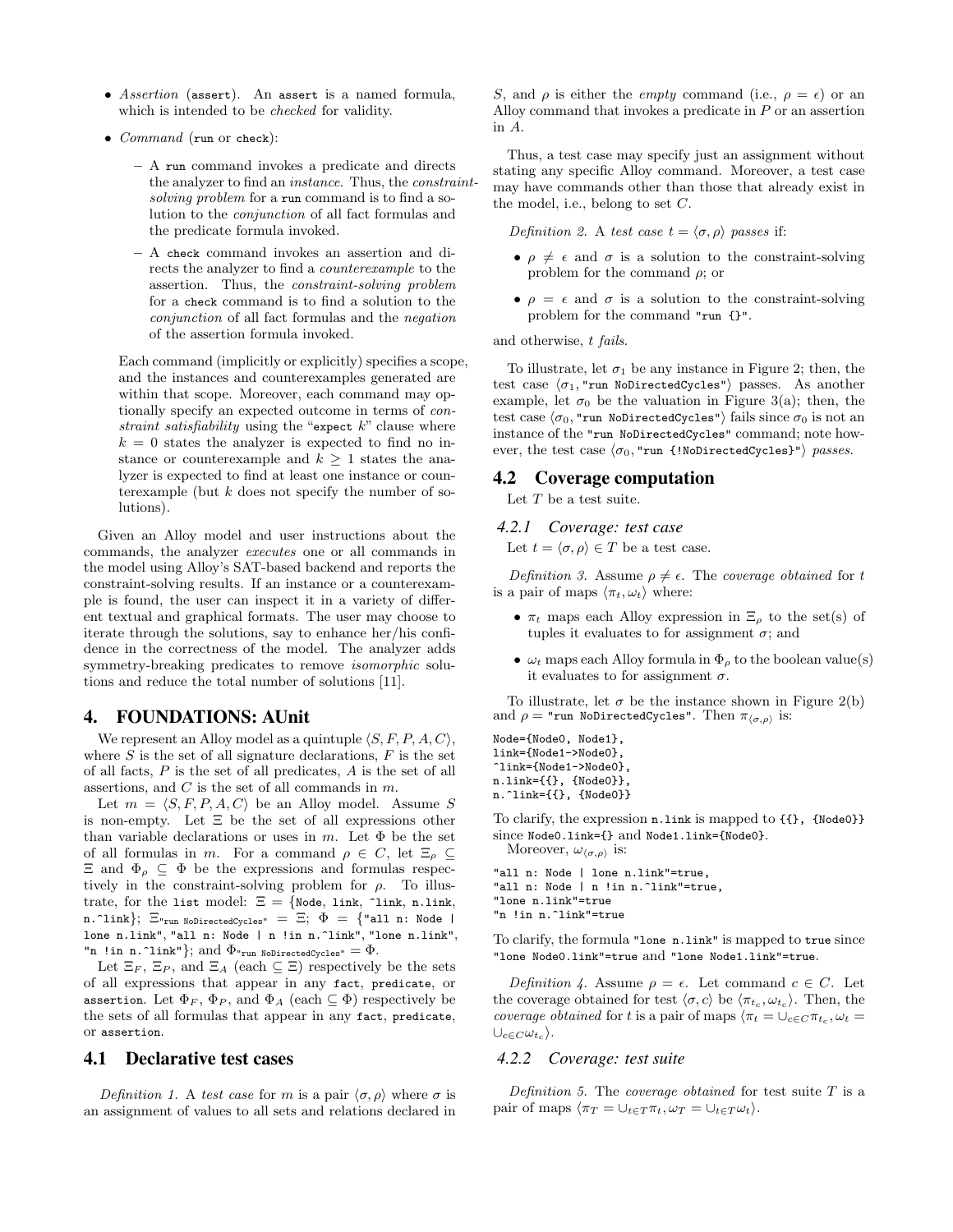# 4.3 Model coverage

#### *4.3.1 Coverage criteria*

The basis of our model coverage criteria are four sets of coverage requirements – three  $(R_0, R_1, \text{ and } R_2)$  based on Alloy expressions and one  $(R_3)$  based on Alloy formulas:

•  $R_0$  – For each signature declaration in S, there are three requirements on the basic set s in the signature declaration: 1.  $|s| = 0$ ; 2.  $|s| = 1$ ; and 3.  $|s| \ge 2$ .

For the list example,  $R_0$  has a total of 3 requirements (as there is only one set Node). The suite  $\{\langle \alpha, \epsilon \rangle, \langle \beta, \epsilon \rangle, \}$  $\langle \mu, \epsilon \rangle$  covers  $R_0$ .

•  $R_1$  – For each signature declaration in S, for each relation  $r$  (i.e., non-basic set) declared in  $S$ , there are three requirements on r: 1.  $|r| = 0$ ; 2.  $|r| = 1$ ; and 3.  $|r| \geq 2$ .

For the list example,  $R_1$  has a total of 3 requirements (due to the relation link). The suite  $\{\langle \alpha, \epsilon \rangle, \langle \beta, \epsilon \rangle, \}$  $\langle \gamma, \epsilon \rangle$ } covers  $R_1$ .

- $R_2$  For each expression  $e \in \Xi_F \cup \Xi_P \cup \Xi_A$ , there are three requirements on e: 1.  $|e| = 0$ ; 2.  $|e| = 1$ ; and 3.  $|e| \geq 2$ .
	- For the list example,  $R_2$  has a total of 15 requirements – three each for the five expressions Node, link, ^link, n.link, and n.^link. Note the 3 requirements on link in  $R_2$  are the same as  $R_1$ ; however, if the relation link was not an expression in the fact PartialFunction or the predicate NoDirectedCycles, this overlap in  $R_1$  and  $R_2$  would not exist. To illustrate, the suite  $\{\langle \alpha, \epsilon \rangle,$  $\langle \beta, \epsilon \rangle$ ,  $\langle \gamma, \epsilon \rangle$ } covers ^link.
- $R_3$  For each formula  $f \in \Phi_F \cup \Phi_P \cup \Phi_A$ , there are two requirements on  $f: 1. f$  is true; and 2.  $f$  is false. Moreover, if f is a quantified formula, say " $Q x : d | b$ " with quantifier  $Q$ , variable x, domain d, and body  $b$ , there are six additional requirements on f:
	- 1.  $|d| = 0$ ;
	- 2.  $|d| = 1$  and b is true;
	- 3.  $|d| = 1$  and b is false;
	- 4.  $|d| > 2$  and b is true for each atom in d;
	- 5.  $|d| \geq 2$  and b is false for each atom in d; and
	- 6.  $|d| > 2$ , b is true for at least one atom in d, and b is false for at least one atom in d.

While requirement  $#1$  for quantified formulas (i.e.,  $\#d = 0$ ) seems to be redundant in the presence of requirement  $#1$  for  $R_2$ ,  $R_3$  may be applied independently of  $R_2$ , and hence we have six requirements for quantified formulas.

For the list example,  $R_3$  has a total of 20 requirements – two each for the four formulas "all n: Node | lone n.link", "all n: Node | n !in n.^link", "lone n.link", "n !in n.^link", and additionally six each for the two quantified formulas. To illustrate, test  $\langle \eta, \epsilon \rangle$  covers additional requirement  $#6$  for "all n: Node | n !in n.^link".

Definition 6. Signature coverage  $(SC)$ :  $R_0$ 



Figure 4: Coverage criteria subsumption relation.

Definition 7. Relation coverage  $(RC)$ :  $R_0 \cup R_1$ 

Definition 8. Expression coverage (EC):  $R_0 \cup R_1 \cup R_2$ 

Definition 9. Fact coverage (FaC):  $R_3$  restricted to formulas  $\Phi_F$ .

Definition 10. Predicate coverage  $(PC)$ :  $R_3$  restricted to formulas  $\Phi_P$ .

Definition 11. Assert coverage  $(AC)$ :  $R_3$  restricted to formulas  $\Phi_A$ .

Definition 12. Formula coverage  $(FC)$ :  $R_3$ 

Definition 13. Model coverage (MC):  $EC \cup FC$ 

#### *4.3.2 Criteria subsumption*

Our eight coverage criteria satisfy the following subsumption partial-order ' $\preceq$ ':  $SC \preceq RC \preceq EC \preceq MC$ ;  $FC \preceq MC$ ;  $Fac \preceq FC; PC \preceq FC;$  and  $AC \preceq FC$ . Figure 4 illustrates the subsumption relation.

# 5. CONCLUSIONS

This paper introduced some central ideas to lay the foundation of AUnit, our test automation framework for Alloy envisioned in the spirit of the xUnit frameworks for imperative programs. Our key contribution is to define the concepts of declarative test case and test coverage as well as a family of coverage criteria for Alloy models. We are currently implementing AUnit as an extension that integrates into the standard Alloy tool-set and supports writing tests and reports coverage obtained by coloring (partially) covered expressions and formulas (in the spirit of code coverage tools for imperative programs [1]). We plan to enhance our work to allow users to provide partial solutions [9] to reduce the burden of test formulation and utilize SAT solving in test exploration and coverage computation. Our model coverage metrics provide a novel basis for scenario exploration [10].

Our work opens the possibility of adapting for Alloy several well-known testing techniques that have shown to be effective in the context of imperative programs. For example, our coverage criteria could provide a basis for introducing directed test generation [4] for Alloy. More broadly, techniques for regression testing [12] can now be considered for Alloy. Moreover, while the basic inspiration of AUnit is to facilitate testing of Alloy models, we believe the analogies between declarative programming and imperative programming, which lie at the heart of AUnit, also provide the basis of a more comprehensive framework for development and maintenance of Alloy models.